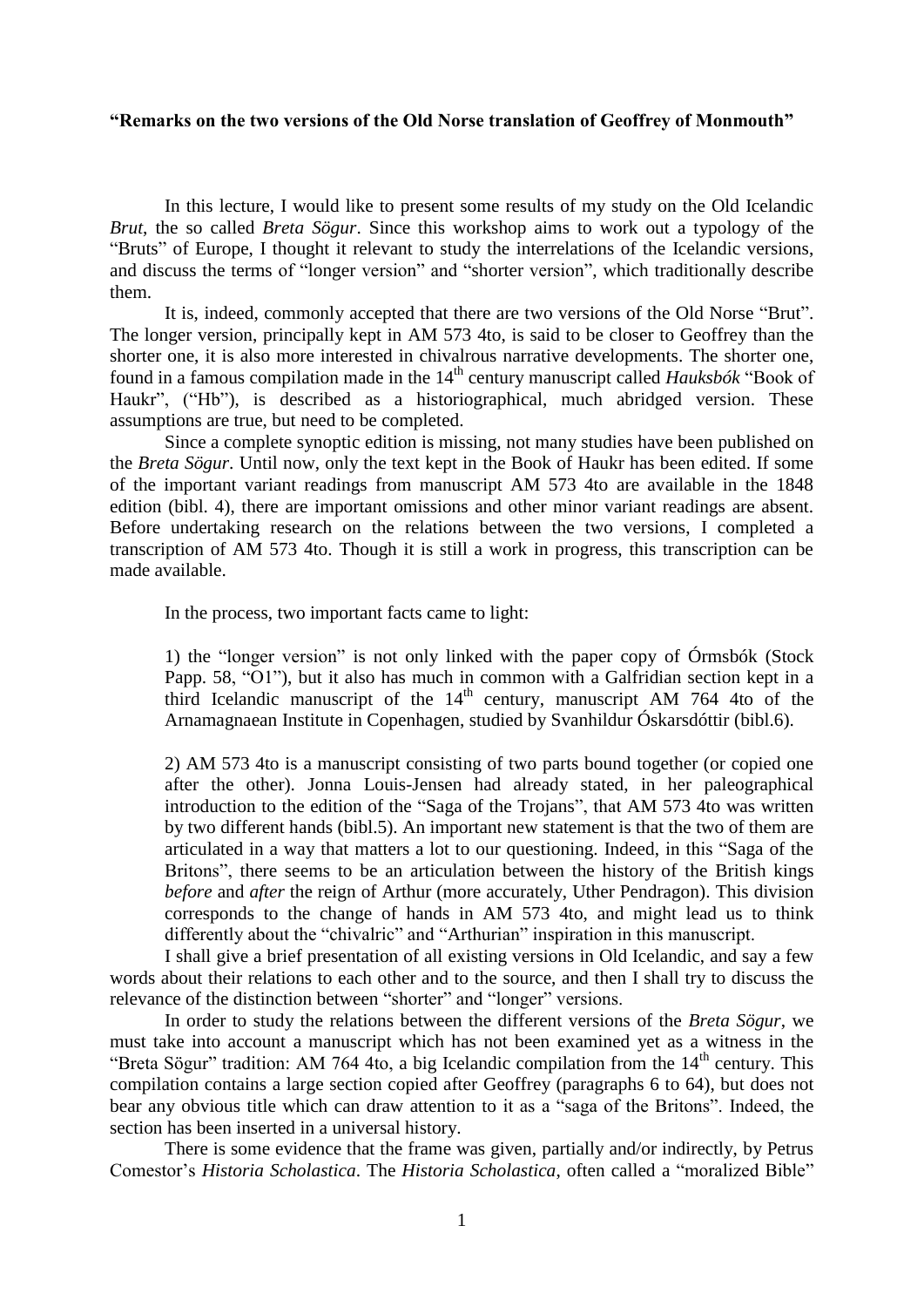by the specialists, gives a general approach of world history in parallel sections. Though its main topic is Jewish-Christian history, it also provides an account of the history of the other contemporaneous reigns. It is structured according to a recognizable frame: the Augustinian division of world history into the six ages. This frame makes it easy to interlace the history of different reigns; thus, we find the Galfridian section inserted within a part of the compilation that deals with the fifth age. It is - only temporarily - limited to Geoffrey's paragraphs up to the Incarnation: up to § 64 of the *Historia Regum Britanniae*. The manuscript has suffered damage, and some of it has been lost, including Galfredian materials.

It has been proved by Svanhildur Oskarsdóttir and Jonna Louis-Jensen that the person who copied both this section in 764 and the Brut in manuscript 573 (first hand) are one and the same (bibl. 5 and 6). The similarity between these two texts is therefore established from a *paleographical* point of view. The transcription of 573 confirmed a general parenthood between all the existing versions from a *textual* point of view.

Given the differences in length, it is impossible to do a line-to-line collation of all texts. Nevertheless, there are obvious matches:

-Episodes or references that are common to all the Icelandic texts, but do not go back to Geoffrey. It is for example obvious that the first part of the *Breta Sögur*, namely the "Aeneas" part, was known to the person who copied 764.

-Readings that are common to 764 and 573, where Hb has a different text: sometimes a part of a sentence, sometimes several sentences are identical. A longer list of them is to be given in my forthcoming study of the *Breta Sögur*.

-One part of the text is common to 764 and Hb, where 573 no longer exists. This common passage does not occur in the above-mentioned Galfridian section of 764, but in a fragment, folio 38 of manuscript 764. This fragment contains the end of the "*Brut*", starting from the story of Brian until the end of Geoffrey. The collation of this fragment in 764 which shall be displayed in my forthcoming study, reveals a clear affiliation with Haukr's version of the "Brut".

These observations lead to a few preliminary conclusions:

- 1) It is now ascertained that all Icelandic versions go back to one Icelandic source. Therefore, the "shorter version" and the "longer version" do not derive from two different Latin models, but show evidence of a different use of the same one.
- 2) If it is relevant to speak of a "longer version" in 573, we should nevertheless keep in mind its proximity to 764. Indeed, the "*Brut*" in 764 is anything but chivalrous and romanced. Quite the opposite: in the very few places where the text is a little less abridged than usual, the text of 764 shows no interest in chivalrous tradition. And there is no way to know what the Arthurian section looked like in 764 before its mutilation –if ever there was an Arthurian section. If the same person is responsible for both the "Brut" in 764 and 573, then it is not necessarily someone who was interested in the Arthurian stories as an entertainment.

I shall therefore go back to the opposition between 573 and Hb.

Different arguments have been produced to oppose the versions to each other: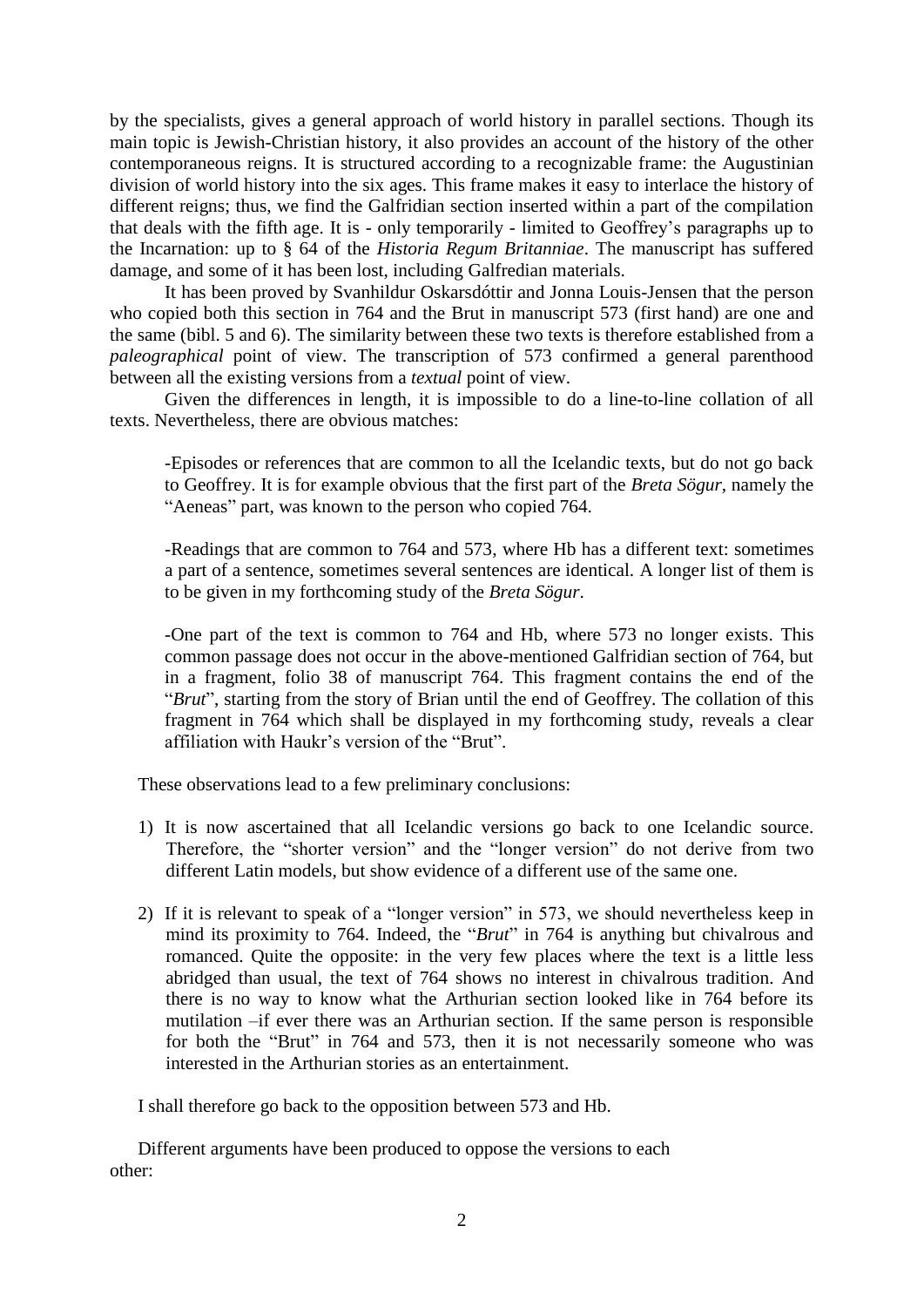-Haukr's version deals more with the historical background and its political consequences. In some places, his text offers additions which do not belong to Geoffrey, and do not go back to sources that are common to the other "*Bruts*". These additions probably derive from his own knowledge of other historical texts belonging to a connected tradition (that is to say, late-antique renderings of the history of Rome, of Troy, but also national history, or encyclopaedic works). Haukr is interested in developing the connections between royal houses in Europe, and especially between the latter and the house of Norway. He has, therefore, a tendency to introduce references to Norwegian kings: he does so at least twice in the text, and it is very likely that these two interpolations are his. Generally speaking, his text can be described as one that makes more political profit of the theory of the Trojan origin than the other texts. He is also, on the whole, inclined to abbreviate the text, and sometimes follows his source only from afar, by shortening it up, especially in the paragraphs dealing with the reign of Arthur.

-AM 573 4to, on the other hand, is both closer to Geoffrey – and therefore, has a longer text- and especially interested in Arthur. Characteristics of this version are, for instance, the narrative interpolations or additions which occur during what could be called the "Arthurian period" (starting with Uther). The first addition tells us about Uther Pendragon's trick not only to seduce Igerna and take her husband's appearance, but also to have her love him, after he has come to the unavoidable conclusion that she will never accept him. The text tells us about another of Merlin's tricks: in our case, a love-potion. And only after Igerna has drunk the philter does she accept the king as a new husband.

The second narrative addition appears at the end of the text, and is another tale of treasonous seduction (I am not implying that this motive could be a cause for narrative expansion, it is only an observation): it takes place at the end of Arthur's reign, when the victorious Arthur has conquered Rome, and has left the traitor Mordred back in Britain. In this version, the general arrangement is different than the Geoffrey texts I know of: there is a dialogue between Mordred and the queen, a conversation in which she does not immediately surrender to his arguments; Arthur sits in Rome when he is told about the treason by a messenger; this character named "Koronandus", secretly leaves Britain one night and sails to Rome to tell his master of Guenevere's treason. Unfortunately, the episode ends here, because it is shortened by a lacuna. Since the manuscript has a unique version here, we cannot fill in the gap. The manuscript only starts again at the very end of the Galfridian chronicle, where it tells us about Arthur's death.

To these two "Arthurian" additions, which were already transcribed in the 1848 edition, we should add the fact that in this manuscript, the *Breta Sögur* stop immediately after Arthur's death. They are put to end after a sentence deprived of the usual references and dedications, and after a capital letter the text passes on to a story known elsewhere as the tale of "Valver" (Gawain).

For its part, Hb goes on with the end of the British reign. After a very short and heavily rewritten section dealing with the last British kings, Haukr passes on to the English domination. Though his rendering is very brief, he keeps enough of Geoffrey for us to confirm that his source was complete.

As we have stated previously, the author of 764 also had knowledge of these chapters, for a fragment of them is left on folio 38. Together with the certainty that all Icelandic versions go back to the same source, this leads us to conclude that the way in which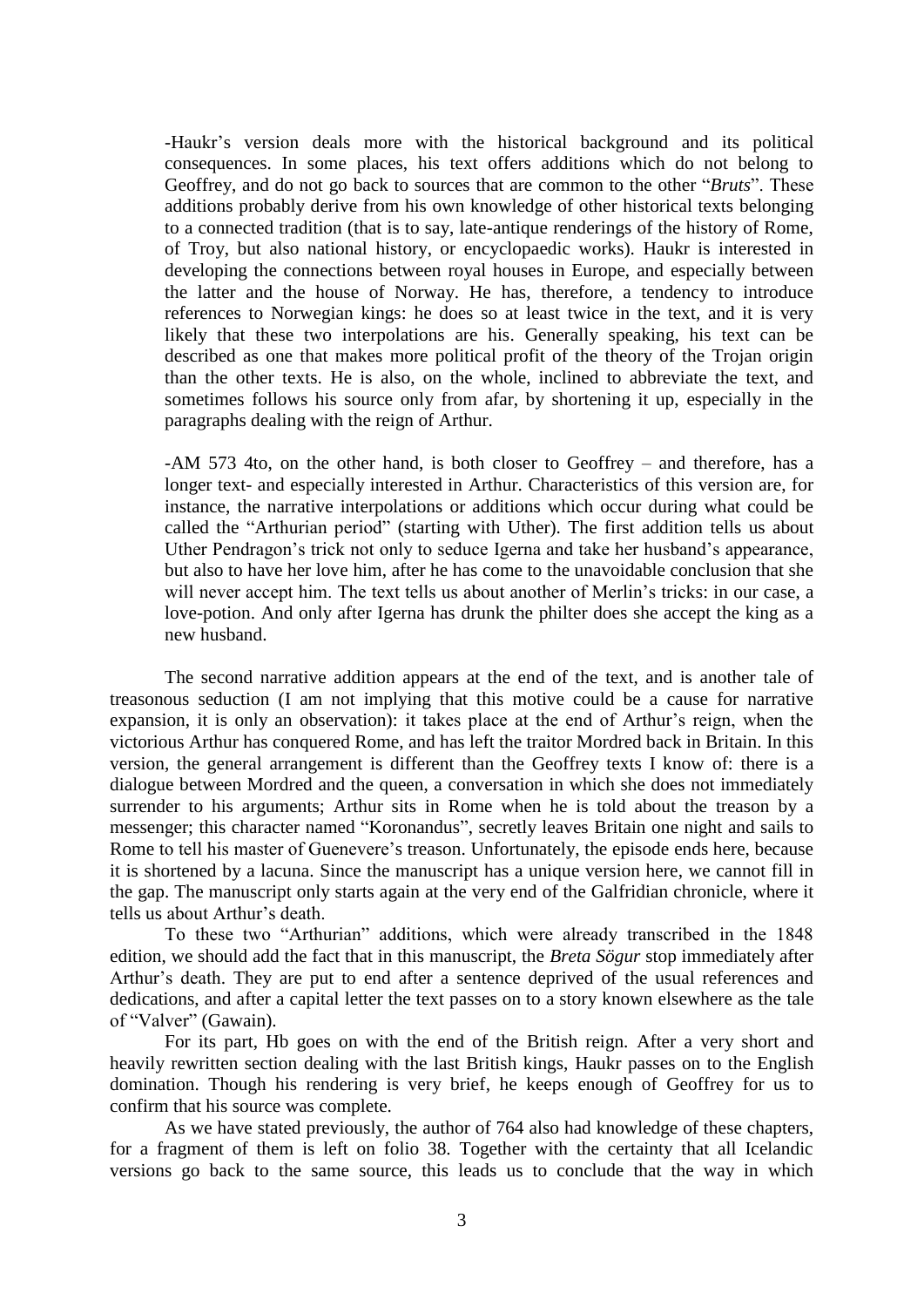manuscript 573 ends its version of Geoffrey is, in one way or another, voluntary. The presence of the Gawain-adventure is probably not a coincidence either.

To what extent do all these observations change the usual description of the Icelandic "Brut" in terms of "longer" and "shorter" versions?

Concerning the difference in length, what is said about Hb is not entirely true: the Hb version is almost as long as the 573 version, not only because it follows Geoffrey's text until the very end, but also because it includes a translation of the prophecy. The writer of 573 has cut it out, explaining why: the prophecy is already well known, and has been looked into by "many wise men in England". In itself, the skaldic version of the prophecy which has been inserted in Hb is of such a length that it almost makes good for the length-difference between the two versions. And it is not always true that Haukr is reluctant to keep short stories, funny episodes or anecdotes in his text: he has, for instance, kept the episode of the giant stones, whereas manuscript 573 has cut it out. But on the whole, it is true that Hb does not pay any particular attention to Arthur's reign, and considerably reduces this part of the text, although, in this part of the text as in others, he does not have another source than the one that is used by the transcriber of 573.

Concerning the source, there is enough evidence to deminstrate that it is common to Hb and 573 for the Arthurian part as well as for the rest of the text. One major proof is an Arhurian tale interpolated in both versions: the tale of Ritho the giant. This tale does not appear in Geoffrey, but is mentioned briefly as an ancient adventure, and can be compared with the episode of the giant of Mont Saint Michel. Both Icelandic versions have inserted a short episode based on this allusion. We can safely conclude from this important addition and a few other items, that Haukr and 573 do follow the same source in this part of the text, as in the previous part.

An important piece of information needs to be added about 573, concerning the changing of hands that occur between folio 45 and 46: Hand number 2 takes over at a crucial point of the text, namely, the story of Arthur's conception; besides, the importance of the transition is made clear by the use of a large ornate capital (fol.46r). This kind of ornament appears only once in what is kept of the manuscript.

The hand who copied the "Brut" in 764as mentioned above, is also responsible for the "*Brut*" in 573. This hand is *hand number 1* in 573, and is actually responsible for all the text up to fol. 45v in 573, that is to say, including the "Pseudo Dares" part which precedes the "*Brut*". An examination of folio 38 in 764 confirmed that it was written by this very same hand as well. For all we know, then, this person copied the whole of the Trojan-Briton cycle in 573, and did a much shorter version of the same work in 764. This person clearly had knowledge of other Galfridian materials than what has come down to us: this is proved by the remnants of fragment 38; but there is nothing left of any Arthurian text copied by this scribe.

The Arthurian part in 573, the part that starts with Arthur's conception in folio 46, was copied by someone else. Therefore, if there is an interest in romance and/or Arthurian tales in the so-called longer version, it is not true of the whole text, but only of the *second part*, which is really entirely about the Arthurian period.

As a conclusion to this presentation, I would like to say that our terminology, which may be somewhat misleading, has forced upon us the idea of an independent text called "Breta Sögur", and a simplifying view of its textual tradition.

Following the above-mentioned observations, I would rather adopt a new terminology based on a new division (at least if I were to describe manuscript 573): the first part of the manuscript, written by hand number 1, has copied the Trojan-Briton cycle before Arthurian times. Hand number 2 is responsible only for the story of Arthur. I would therefore prefer speaking of three sagas: a "Saga of the Trojans", a "Saga of the Britons" (beginning with a long Vergilian prologue), and a "Saga of Arthur". Given the arguments I have presented, a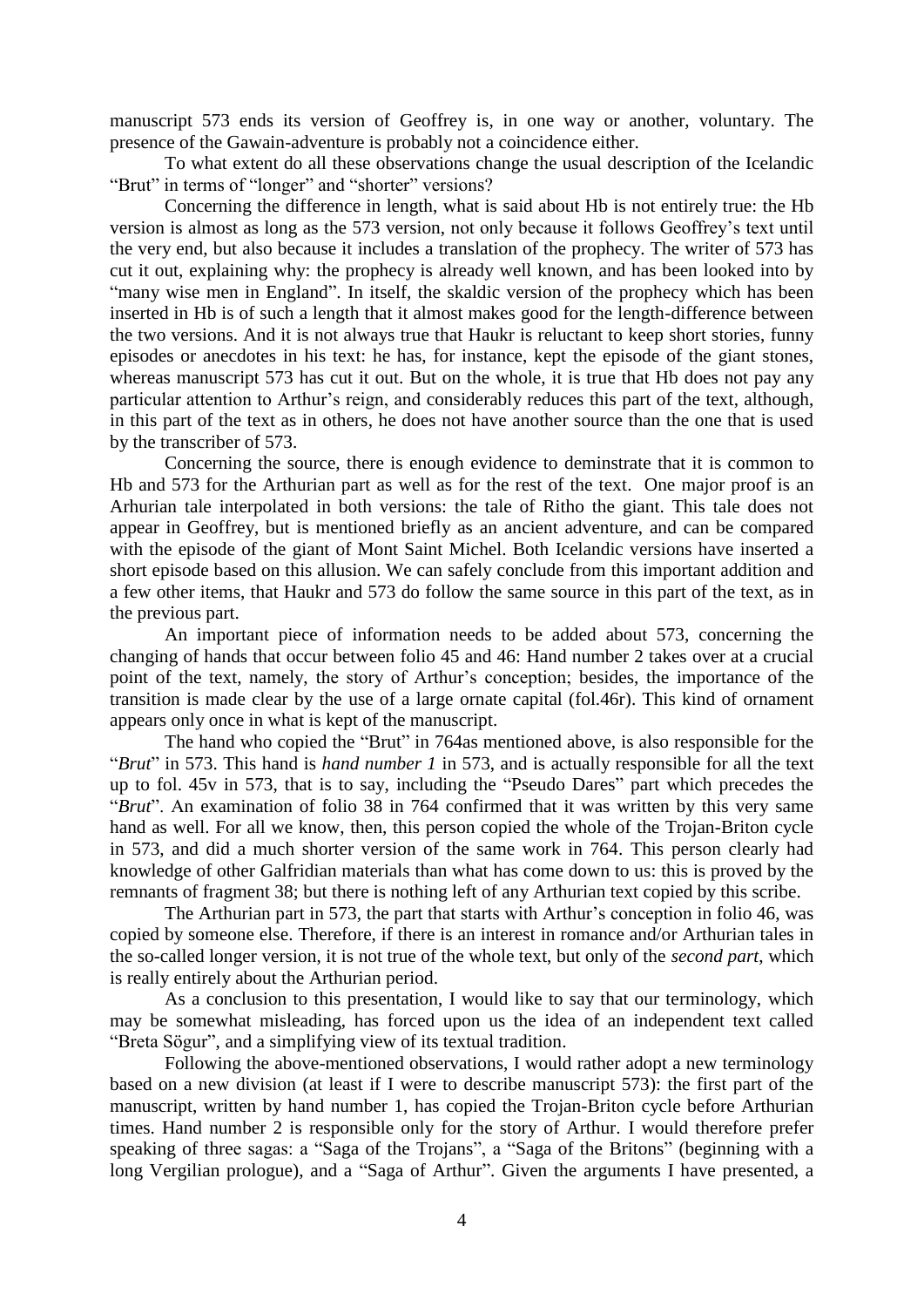possibility is not to be ruled out: that the Arthurian part of the "Brut" circulated as an independent saga at a certain time, after having been copied from the original translation. Nevertheless, the ultimate Galfridian source which was used in all cases, is one and the same.

# **Manuscripts of the** *Breta Sögur***, "Histories of the Britons": basic description**

- 1) -"**Hauksbók**", AM 371, **AM 544** and AM 675 4to. Icelandic mostly, with the participation of Norwegian hands. The part of the codex bearing number AM 544 4to which contains the *Brut* is kept in Reykjavík, at the Institute Stofnun Árna Magnússonar. Compiled by an Icelandic historiographer, Haukr Erlendsson, in the  $14<sup>th</sup>$ century. Haukr wrote a part of the book, and had other parts written by Norwegian and Icelandic scribes. The Dares and Geoffrey material are by his own hands. The two other parts of the codex, AM 371 4to and AM 675 4to, are kept in Copenhagen, at the Arnamagnæanske Institute.
- 2) -**AM 764 4to**, Icelandic, kept in Copenhagen, at the Arnamagnæanske Institute. Compiled at the end of  $14<sup>th</sup>$  century. Attributed to the "school of Akrar", a group of Icelandic male scribes working in collaboration with the abbey of women at Reynistaður: a group of ten scribes compiled the book, possibly men and women.
- 3) **-AM 573 4to**, Icelandic, kept in Copenhagen, at the Arnamagnæanske Institute, 14<sup>th</sup> century. Two hands appear in the manuscript, the first hand also wrote the Galfridian section on folios 11-12v and on fol. 38r. in AM 764 4to; the other has been identified as the copyist of "Möðruvallabók", AM 132 4to (Icelandic, kept in Rekjavík at the Institute Stofnun Árna Magnússonar).
- 4) -**Stockholm, Papp. 58**, paper copy made by an Icelander in 1690, kept at the Royal Library of Stockholm. The text is a copy of a lost Icelandic compilation named "Ormsbók".

# *Bruts* **and Galfredian sections in the four manuscripts:**

- 1) **Hauksbók**: fol. 36r-59r**,** independent "Brut", starts with a long Virgilian section; the manuscript contains a translation of *Pseudo-Dares* (mixed source) immediately before the Virgilian beginning of the *Brut*. Title on fol. 36r: "Her hefr Breta sogvr" ("here start the histories of the Britons").
- 2) **AM 764 4to**: fol. 11r7-11r12: Troy-Aeneas (mixed sources common to the other Icelandic *Bruts*)// 11r13-11v4: section of Jewish history up to the Incarnation// 11v4- 12v41: *Brut*, from Aeneas and Brutus up to the Incarnation// from 13r1-14r22: section of Roman history starting with Romulus and Remus up to the Incarnation. + folio 38r, fragments of an acephalous account of the *HRB,* § 204 to 208.
- 3) **AM 573 4to**: fol 24r-45v (hand 1); 46r-63r9 (hand 2): *Brut* beginning with a more thorough Virgilian section. On 63r10 after a capital letter begins the *Valvers þáttr*, the "branch of Gawain". Fol 24r bares only the title: "Sagan Af Enea hinum fræga eδur Brettlands Konga Sogur". ("Story of the mild Aeneas or Histories of the Kings of Britain").